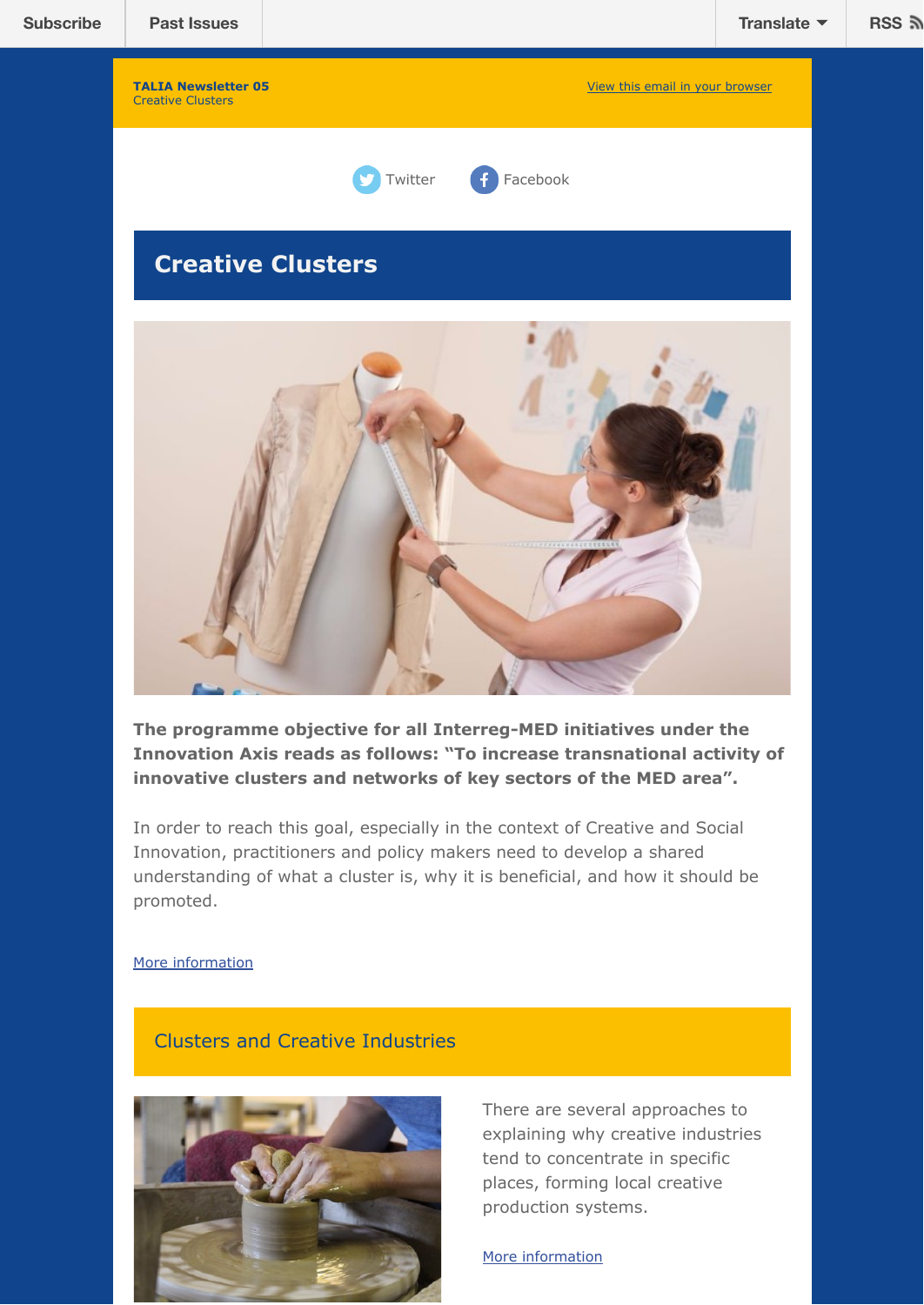# **Creative Clusters in the MED Programme**

## The Co-Create project



**Co-Create's objective** is to support cross-fertilization processes between creative industries and traditional clusters, contributing to test codesign and creative methods applied to entrepreneurs and cluster managers.

#### [More information](https://co-create.interreg-med.eu/)

## The ChIMERA project



## **The main objective of ChIMERA** is

to improve innovation capacities of public and private actors in the Cultural and Creative Industries (CCIs), through strengthened cooperation among companies, research bodies, public authorities and civil society.

#### [More information](https://chimera.interreg-med.eu/)

### Funding Creativity



**One of the key issues in promoting Cultural and Creative Industries is to ensure the financial support of these activities**. To this end, venture capitalists and private investors need to understand the 'business model' of the organisation they are required to back.

[More information](https://social-and-creative.interreg-med.eu/fileadmin/user_upload/Sites/Social_and_Creative/horizontal_project/TALIA-policy-briefing4_V6.pdf)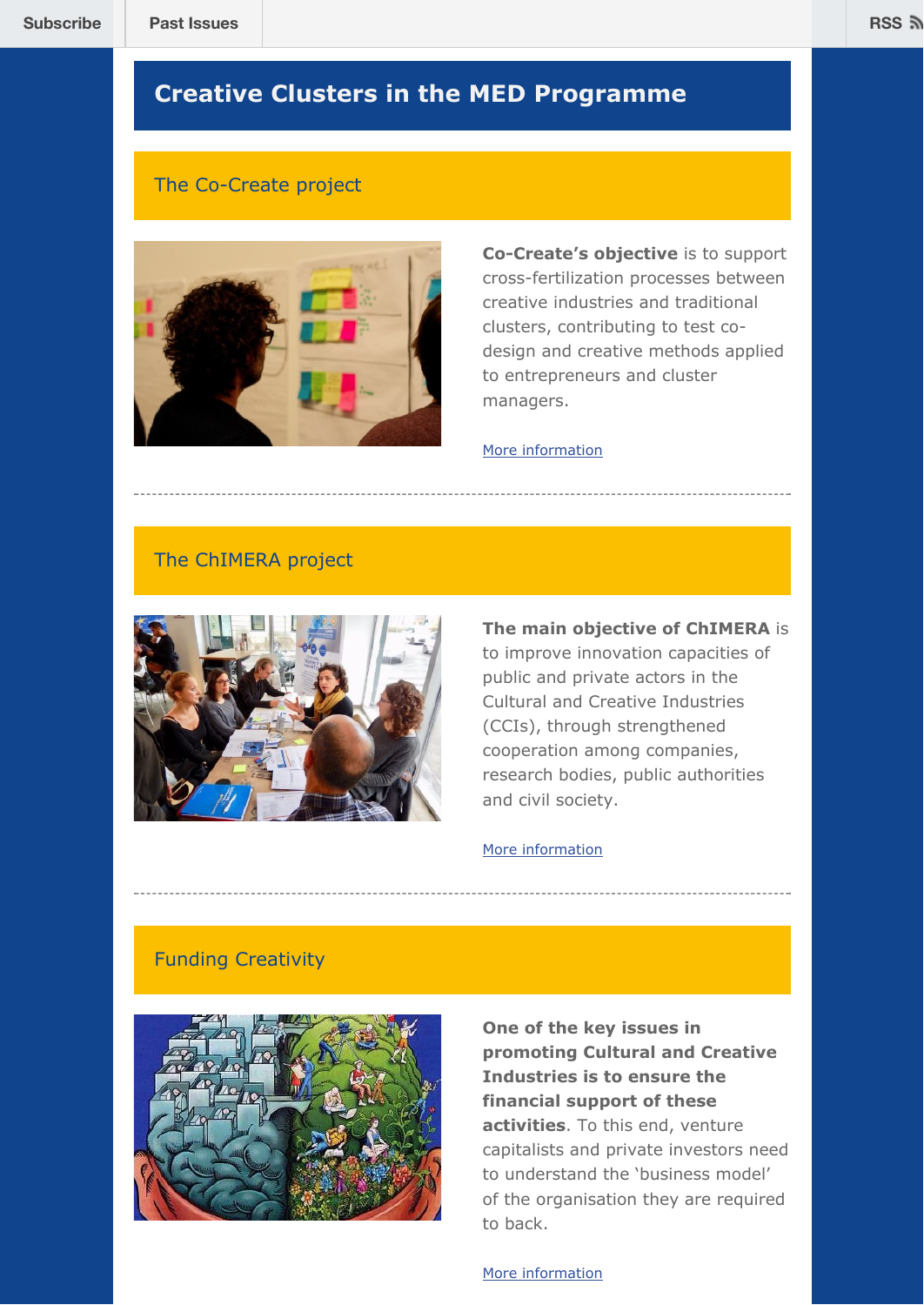## Case Study: The Creative Apulia District



The association "**Distretto Produttivo Puglia Creativa**" covers the full range of cultural and creative activities from dance to multimedia, providing new opportunities for young people and start up businesses in an uncertain economic context.

#### [More information](http://www.pugliacreativa.it/)

# **Policy Tips**

- [Mapping Creative Clusters in Your Region](https://social-and-creative.interreg-med.eu/fileadmin/user_upload/Sites/Social_and_Creative/horizontal_project/TALIA-policy-briefing4_V6.pdf)
- [Living Labs as a Cluster Aggregation Model](https://social-and-creative.interreg-med.eu/fileadmin/user_upload/Sites/Social_and_Creative/horizontal_project/TALIA-policy-briefing4_V6.pdf)
- [Recommendations for Cluster Promotion](https://social-and-creative.interreg-med.eu/fileadmin/user_upload/Sites/Social_and_Creative/horizontal_project/TALIA-policy-briefing4_V6.pdf)

## **More news**



**Innovation and clustering in the creative and cultural industries** (TALIA's Network Dissemination Event) 1st December, Athens (Greece)

[More information](https://www.slideshare.net/TaliaMED/talia-med-project)

### **For more information, please visit:**

- [What is TALIA?](https://www.slideshare.net/TaliaMED/what-is-talia-httpinterregmedeuthematicssocialcreative)
- [Policy Briefing n.1](https://www.slideshare.net/TaliaMED/talia-policy-briefing-n1)
- [Policy Briefing n.2](https://www.slideshare.net/TaliaMED/talia-policy-briefing-n-2)
- [Policy Briefing n.3](https://www.slideshare.net/TaliaMED/talia-policy-briefing-n-3)

**About the Modular projects in the Social&Creative Mediterranean**